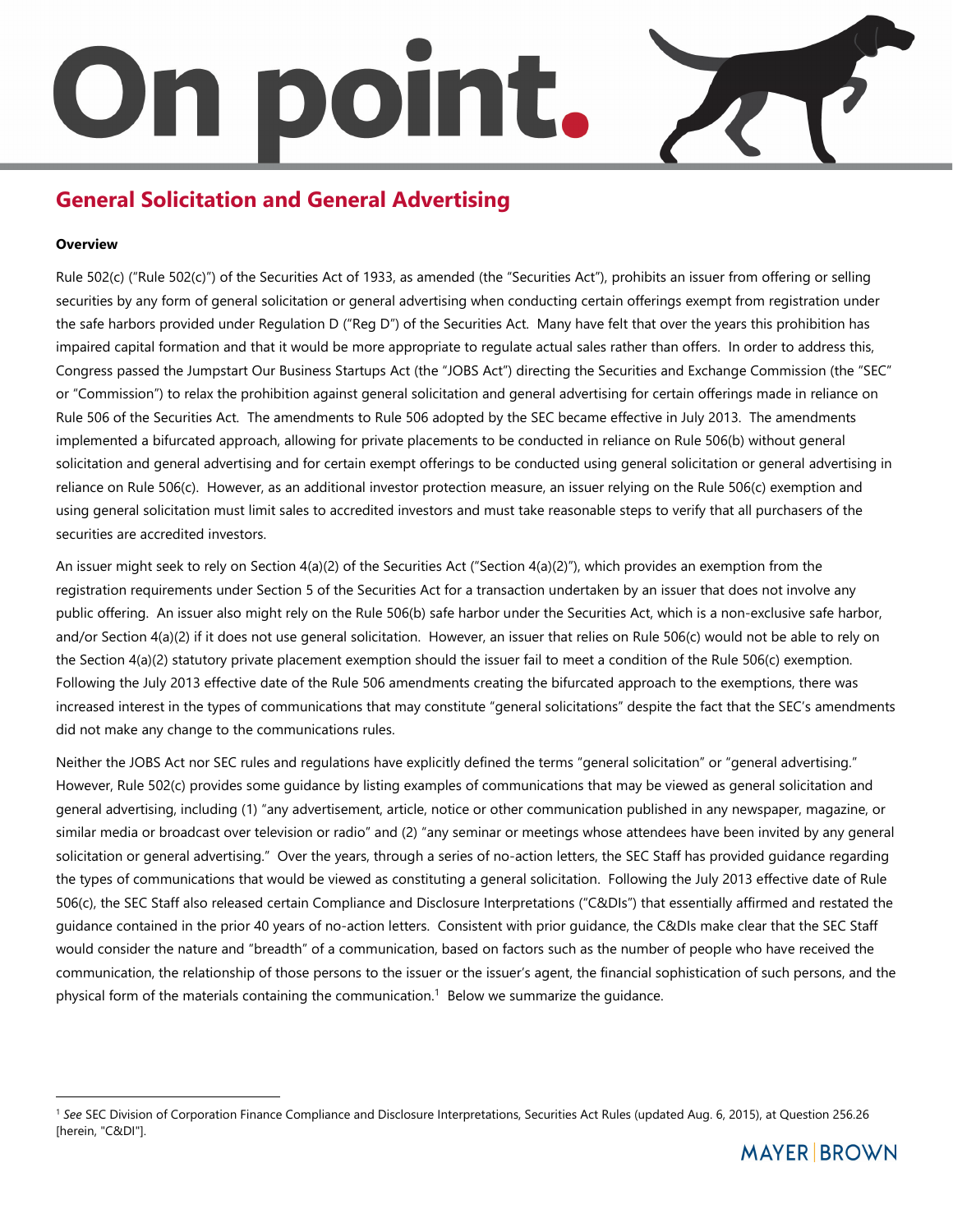#### **General Solicitation: Establishing a Pre-Existing, Substantive Relationship**

A communication by an issuer or a person acting on the issuer's behalf with a prospective investor with which the issuer or its agent has a pre-existing substantive relationship does not constitute a general solicitation.<sup>2</sup>

# *What is a Pre-Existing Relationship?*

SEC Staff guidance explains that a relationship is "pre-existing" if it was formed prior to the commencement of the issuer's securities offering or was "established through either a registered broker-dealer or investment adviser prior to the registered broker-dealer's or investment adviser's participation in the offering."<sup>3</sup> The SEC Staff further clarified that whether a relationship is pre-existing depends largely on whether there is "sufficient time between establishment of the relationship and the making of an offer so that the offer is not considered made by general solicitation or advertising."<sup>4</sup>

Such relationships must exist independently from any investment discussions. In a no-action letter involving an investment bank, E.F. Hutton & Co. ("*E.F. Hutton*"), the SEC Staff clarified that, although E.F. Hutton had expressed its intent to send offering materials to investors with whom it had established prior business relationships in connection with specific investment procedures it had developed, it was unclear whether these relationships were formed as a result of discussions unrelated to general solicitation conducted in connection with the proposed offering.<sup>5</sup> Similarly, in another instance, the SEC Staff determined a communication made by a selling agent on behalf of a trust to the trust's customers constituted general solicitation, because neither the selling agent nor the trust had shown that it had formed relationships with the customers prior to the trust's securities offering.<sup>6</sup>

#### *How does one Establish a Pre-Existing Relationship?*

The SEC Staff has noted there is no minimum waiting period required to demonstrate that a relationship is pre-existing but, rather, "the relationship must be established prior to the time the registered broker-dealer or investment adviser began participating in the offering."7 Many funds conduct continuous offerings, making it difficult to know exactly when an offering begins for all interested investors, so the SEC Staff has established that the timing is determined on a per-investor basis. In *Lamp Technologies, Inc.*, the SEC Staff determined that posting private fund investment information to a password-protected website was not general solicitation, because, in that case, the fund instituted a 30-day waiting period for each investor before the investor could participate in an offering.<sup>8</sup> Likewise, the SEC Staff has determined that requiring that investors undergo a vetting process<sup>9</sup> or complete a time-intensive questionnaire<sup>10</sup> (rather than imposing a specified waiting period) may evidence that a relationship was pre-existing.

#### *What is a Substantive Relationship?*

A relationship is considered "substantive" if the issuer or its agent "has sufficient information to evaluate, and does, in fact, evaluate, a prospective offeree's financial circumstances and sophistication, in determining his or her status as an accredited or sophisticated investor."<sup>11</sup> To further clarify, the SEC Staff has indicated that the "quality of the relationship between the issuer (or its agent) and an investor" is the critical factor in evaluating whether a substantive relationship exists.<sup>12</sup> The quality of the relationship depends on the

֦

<sup>12</sup> *Citizen VC, supra* note 9.





<sup>2</sup> *Id*. at Question 256.26.

<sup>3</sup> *Id.* at Question 256.29.

<sup>4</sup> *E.F. Hutton & Company*, SEC No-Action Letter (Dec. 3, 1985) [herein, "*E.F. Hutton*"].

<sup>5</sup> *Id.* 

<sup>6</sup> *Webster Management Assured Return Equity Management Group Trust*, SEC No-Action Letter (Nov. 11, 1986).

<sup>7</sup> *E.F. Hutton, supra* note 4.

<sup>8</sup> *See Lamp Technologies, Inc.*, SEC No-Action Letter (May 29, 1997) [herein, "*Lamp Technologies*"].

<sup>9</sup> *Citizen VC, Inc.*, SEC No-Action Letter (Aug. 6, 2015) [herein, "*Citizen VC*"].

<sup>10</sup> *H.B. Shaine & Co., Inc.*, SEC No-Action Letter (May 1, 1987) [herein, "*H.B. Shaine*"].

<sup>11</sup> C&DI, *supra* note 1 at Question 256.31.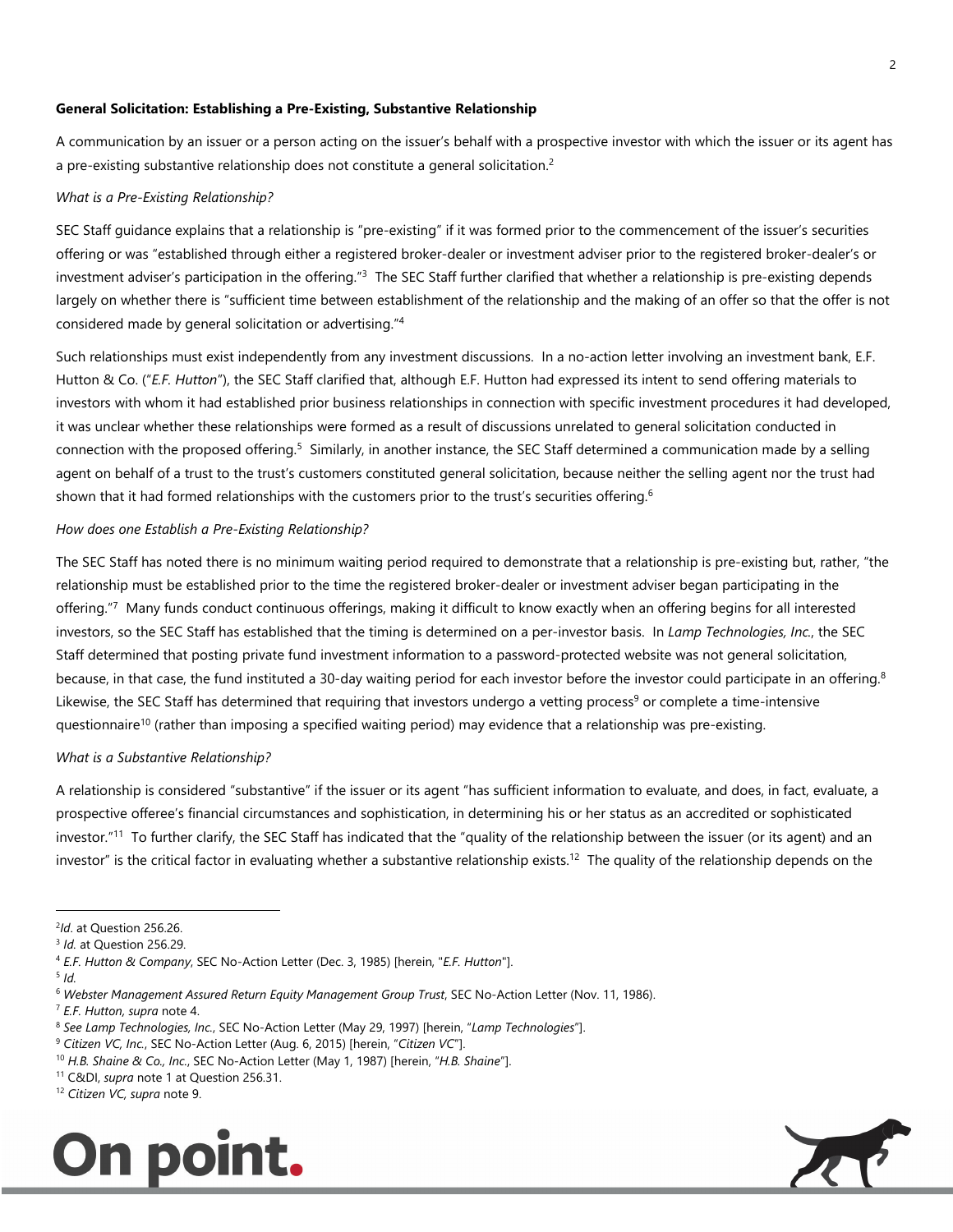ability of the issuer or its agent to obtain sufficient information in order to evaluate a prospective investor's financial ability and sophistication.

The SEC Staff has noted that self-certification by a person as to his/her status as an accredited or sophisticated investor is not sufficient to establish a relationship that is "substantive."<sup>13</sup> In *E.F. Hutton*, the SEC Staff determined that providing a questionnaire and new client intake form to prospective investors alone was not sufficient to establish a substantive relationship, even if the information collected was relevant to establishing the investors' financial ability, because the forms relied entirely on the responses of the individual investors and therefore constituted self-certification.<sup>14</sup> By contrast, the SEC Staff found that adding a subsequent "relationship-establishment period" to a generic questionnaire would be sufficient to establish a substantive relationship, because the addition of the former would allow an issuer to further evaluate the individual investors' sophistication without relying solely on self-certification.

### *How Does One Establish a Substantive Relationship?*

An offeror or its agent can establish a preexisting substantive relationship with a potential purchaser or investor after it has determined the level of sophistication and accreditation of the potential investor. Such procedures must thoroughly and adequately gauge investor sophistication.

For broker-dealers, extensive verification measures must be established in relation to customers.<sup>15</sup> Implicit in broker-dealer interactions with customers lies an obligation to deal fairly with customers and to provide advice appropriate to the clients, which, according to the SEC Staff, inherently "implies that a substantive relationship exists between a broker-dealer and customers."<sup>16</sup> Similarly, as a fiduciary, an investment adviser has the responsibility to adequately advise its clients. Likewise, the fiduciary duty necessitates an inquiry into that client's financial situation and investment objectives that would satisfy the requirements of a preexisting, substantive relationship.<sup>17</sup>

In contrast, for issuers who lack such an implicit duty, forming substantive relations with potential investors may be less organic and presumably more difficult.<sup>18</sup> Issuers can successfully demonstrate a substantive relationship with their investors by proving that their investors meet specific suitability standards and that they had a good faith belief that each proposed offeree was sophisticated and able to evaluate the risks and merits of a potential investment.<sup>19</sup> Issuers may find establishing a substantive relationship especially challenging in the context of a private offering over the internet.<sup>20</sup> Therefore, the SEC Staff has determined that, for an internet-based offering, an issuer would need "to consider whether it has sufficient information about particular offerees" and "to use that information to appropriately evaluate the financial circumstances and sophistication of the prospective offerees prior to commencing the offering."<sup>21</sup>

### *When Must One Form a Substantive Relationship With a Given Investor?*

A preexisting, substantive relationship must be fully formed prior to the commencement of the offering. Although both a broker-dealer or an investment adviser must cultivate such relationship merely before "the time the *registered broker-dealer* or *investment advisor* has begun participating in the offering," an issuer must establish the substantive relationship prior to the commencement of the offering. However, for "continuous offerings" conducted by private funds, the preexisting, substantive relationship can commence prior to the specific offering to a given investor.<sup>22</sup>

 $16$  *Id.* 

 $18$  *Id.* 

- <sup>20</sup> *Id.*
- <sup>21</sup> C&DI, *supra* note 15.

<sup>22</sup> *E.F. Hutton*, *supra* note 14.





<sup>֦</sup>  $13$  *Id.* 

<sup>14</sup> *E.F. Hutton*, *supra* note 7.

<sup>15</sup> C&DI, *supra* note 11 Question 256.32.

<sup>17</sup> *Id.*

<sup>19</sup> *Woodtrails – Seattle*, *Ltd,* SEC No-Action Letter (Aug. 9, 1982) [herein, "*Woodtrails – Seattle*"].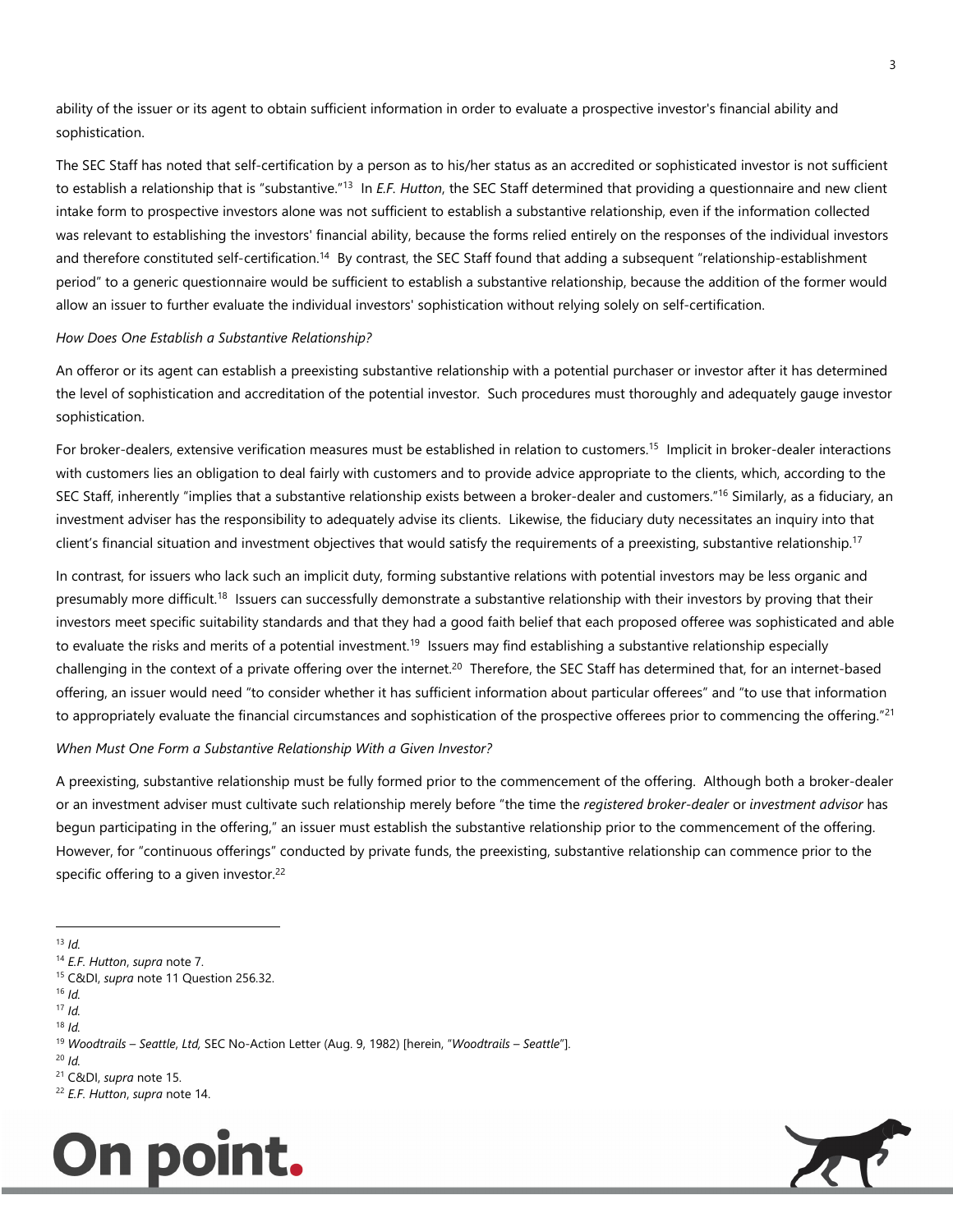The SEC Staff has determined that a waiting period is neither necessary nor sufficient, finding a substantial vetting process undertaken to ensure investor sophistication before the presentation of an investment opportunity sufficient.<sup>23</sup> In contrast, the SEC Staff has declined to endorse a preexisting, substantive relationship despite the use of a waiting period between vetting the investor and presenting the investment opportunity.<sup>24</sup> Nonetheless, the existence of a waiting period can serve to bolster the legitimacy of the authentication procedure.<sup>25</sup> The implementation of a "waiting period" might arise as a natural by-product of, rather than a concrete requirement to, an adequate and thorough vetting procedure. For example, in *Lamp Technologies, Inc.*, the SEC Staff characterizes the posting of private fund investment information on a password-protected website not as general solicitation because subscribers could only gain access to offering information after *Lamp Technologies*, Inc. could review the results of a mandatory, generic questionnaire and ascertain the sophistication and accreditation of the prospective subscriber.<sup>26</sup>

# **General Solicitation: Determining the Nature and Breadth of the Communication**

Another factor in determining whether an offeror or its agents has engaged in general solicitation focuses on an evaluation of the nature and breadth of the communication itself. Typically, the medium of dissemination and the number of recipients, as well as the type of information contained in a communication, bear on whether the offeror has attempted to widely advertise or publicize a given security.

The SEC has established a number of safe harbors that expressly permit issuers to communicate certain information that does not pertain to a specific security or offering and pursuant to which such communications would not be viewed as "offers." For example, an offeror may communicate regularly released "factual information" pertaining to an issuer's business, products or services (as well as ordinary advertisements for such products or services that do not constitute an offer) and financial condition.<sup>27</sup> Additionally, the SEC has extended the safe harbor for regularly released "forward-looking" information that merely provides guidance regarding an issuer's revenue, income, earnings and dividends.<sup>28</sup> The SEC has defined "regularly released" information to include information "released or disseminated [in a manner] consistent in material respects with similar past releases or disseminations."<sup>29</sup> Nonetheless, neither offerors nor their agents may communicate predictions, projections, forecasts or opinions concerning an offering or information that could serve to "condition the public mind or arouse public interest in a securities offering."<sup>30</sup>

# *How Many Recipients May Exist before a Communication is Deemed "General Solicitation"?*

The availability of a private placement exemption generally does not depend on the number of offerees, and no recipient threshold exists to classify a given communication as general solicitation. Nonetheless, the number of recipients of a given communication can be a relevant factor.<sup>31</sup> The SEC Staff has noted that the "greater number of persons without financial experience, sophistication or any prior

֦

<sup>31</sup> Securities Act Release No. 33-6339, n.30 (Aug. 7, 1981) ("... depending on the actual circumstances, offering[s] made to such large numbers of purchasers may involve a violation of the prohibition against general solicitation and general advertising"); SEC, Staff Report, Implications of the Growth of Hedge Funds, at 15 n.44 (Sept. 2003), *available at* https://www.sec.gov/news/studies/hedgefunds0903.pdf (repeating the same cautionary note,





<sup>&</sup>lt;sup>23</sup> Citizen VC, Inc., supra note 9 (finding that the procedures set forth by Citizen VC established a preexisting, substantive relationship despite the lack of a waiting period before investors could use the website to make investments as the investment opportunity became available only after Citizen VC's rigorous vetting process).

<sup>24</sup> *AgriStar Global Networks, Ltd.*, SEC No-Action Letter (Feb. 9, 2004) [herein, "*AgriStar*"].

<sup>25</sup> *H.B. Shaine & Co.*, *supra* note 10 (finding that the circulation of a generic questionnaire did not constitute general solicitation partly because of the time that would elapse before the presentation of the investment opportunity); *Woodtrails – Seattle*, *supra* note 19.

<sup>26</sup> *Lamp Technologies*, *supra* note 8.

<sup>27</sup> C&DI, *supra* note 21 at Question 256.25; 17 C.F.R. § 230.168(a)-(d); 17 C.F.R. § 230.169(a)-(d).

<sup>28</sup> 17 C.F.R. § 230.168(a)-(d).

<sup>29</sup> The SEC has acknowledged that "regularly released" encompasses no minimum time period and can include one previously released report. *See*  Securities Offering Reform, Release No. 33-8591 (July 19, 2015), at 64, *available at* https://www.sec.gov/rules/final/33-8591.pdf.

<sup>&</sup>lt;sup>30</sup> C&DI, *supra* note 27 at Question 256.24; SEC Release No. 33-5180, 1971 WL 120474, at \*2 (Aug. 20, 1971) ("Further, care should be exercised so that, for example, predictions, projections, forecasts, estimates and opinions concerning value are not given with respect to such things, among others, as sales and earnings and value of the issuer's securities").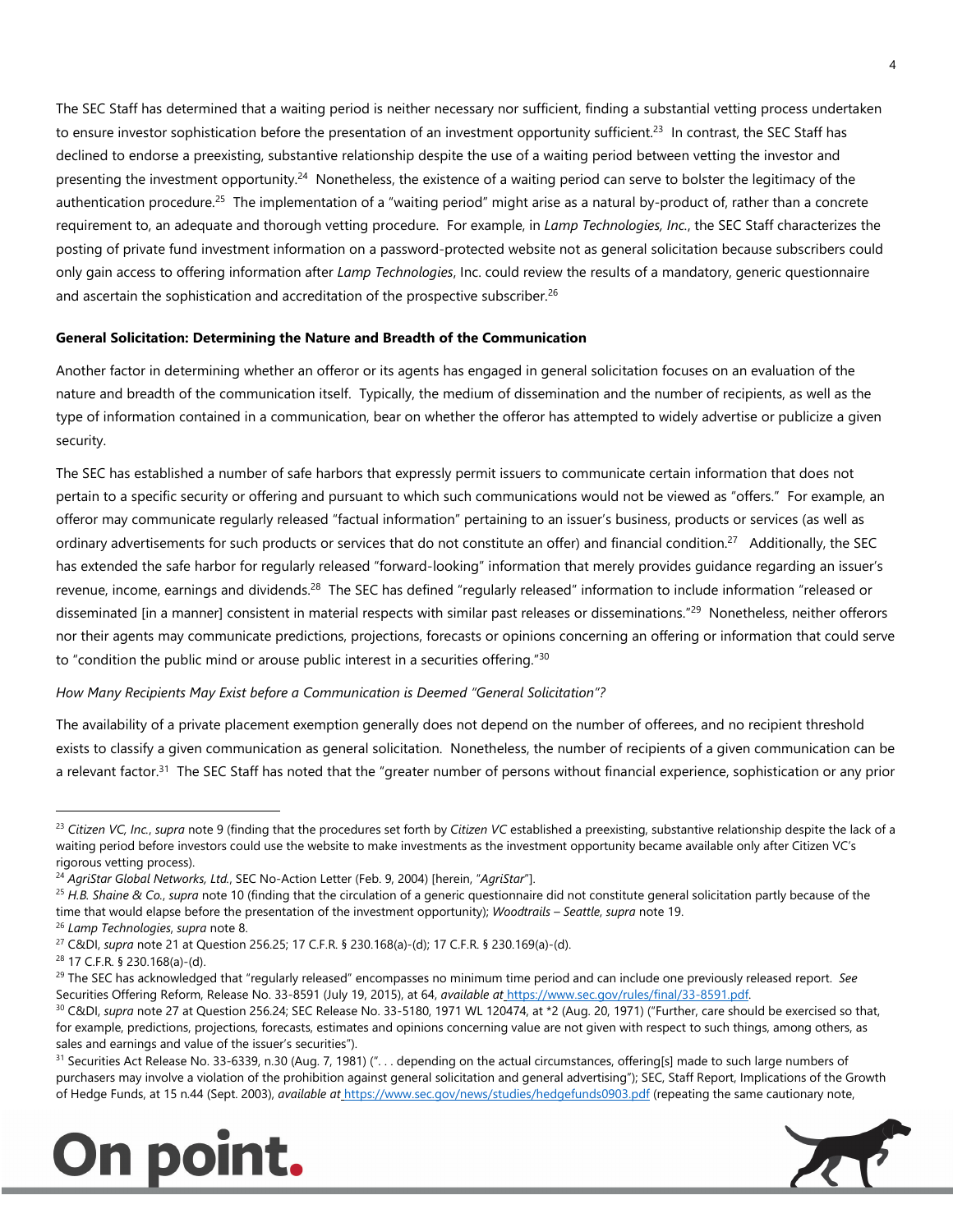personal or business relationship with the offeror that are contacted by an offeror (or its agent) . . . through impersonal, non-selective means of communication, the more likely the communications are part of a general solicitation."<sup>32</sup> The analysis remains focused on whether the communications are directed at persons with whom the issuer or its agent has a pre-existing substantive communication.

# *Do Written Materials Distributed to Potential Investors Constitute General Solicitation*?

An offeror or its agents may distribute written materials to potential investors that are not intended to, and do not, have the effect of swaying investor decision-making with regard to an upcoming investment opportunity. Historically, the SEC Staff has granted no-action relief for offerors or their agents delivering newsletters and guides composed from public information.<sup>33</sup> In these contexts, the SEC Staff noted that materials derived entirely from public record or even mainly from public research materials and public reports, and that omit substantive investment analysis and issuer information, could be spared the label of "general solicitation."

In contrast, the SEC Staff has found that distributed printed materials that may influence the investment calculus of a potential investor may constitute "general solicitation." These can be printed materials that don't merely contain "data and calculations" but specifically provide "additional background on principals of the offering, the marketability of the investment, and any possible economic, corporate, tax or legal ramification" as a means of solicitation.<sup>34</sup> Similarly, publishers may not set forth evaluations of an investment opportunity. Still, the boundary between "reciting public, factual information" and "providing a substantive evaluation" of an impending offering remains unclear. Where a publication has both provided factual information relating to an offering without an evaluation but employed suggestive information regarding the publication and the issuer, the SEC Staff may be unable to ascertain whether dissemination of the material would constitute a general solicitation.<sup>35</sup>

Nevertheless, a written communication that is delivered as part of an routine advertisement campaign does not constitute general solicitation.<sup>36</sup> Such exempt advertisements, including factual reports pertaining to the business or announcements of upcoming products and services, are routinely circulated as part of the ordinary course of business and will not constitute general advertising or general solicitation.<sup>37</sup> Whether a written communication constitutes normal, permitted advertisement or general, prohibited advertisement depends heavily on the extent of offeror involvement in the distribution of the publication. Previously, in cases such as *Richard Daniels and Tax Investment Corp.,* the SEC Staff has acknowledged the extent of an issuer's participation in the creation or dissemination of a given publication to indicate an intention to influence the perception of potential investors, and thus whether it rises to "general solicitation."

When neither an offeror nor its agent supplies the information for the publication and no current or contemplated offering exists, the communication is unlikely to reflect an intention to advertise the particular transaction and will probably constitute ordinary

.

<sup>35</sup> Oil and Gas Investor, SEC No-Action Letter (Sept. 9, 1983) (finding that the SEC Staff was unable to ascertain whether a magazine comprised of general, public information constituted general advertising due to the suggestiveness of the language).

<sup>36</sup> 17 C.F.R. § 230.168(a)-(d); 17 C.F.R. § 230.169(a)-(d). <sup>37</sup> *Id.*





originally included in the Regulation D proposing release, that offerings made to large numbers of purchasers may involve a violation of the prohibition on general solicitation and general advertising).

<sup>32</sup> C&DI, *supra* note 30 at Question 256.27.

<sup>&</sup>lt;sup>33</sup> Richard Daniels, SEC No-Action Letter (Dec. 19, 1984) (addressing a newsletter that contained information derived from public records that provided only information from the partnership certificate, such as the partnership name, address, type of business, previous activity and capital contributions, without any analysis of an offering); *Nancy Blasberg*, SEC No-Action Letter (July 12, 1986) (extending no-action relief for a guide released on outstanding securities, composed from public reports and research materials that contained mainly "general terms and features," with limited information on issuers). <sup>34</sup>*Tax Investment Information Corp.*, SEC No-Action Letter (Dec. 19, 1984); *J.D. Manning, Inc.*, SEC No-Action Letter (Feb. 27, 1986) (denying no-action relief in the context of a periodic newsletter distributed mainly to prospective investors that provided a list and description of certain closely held businesses predicted to initiate private placements).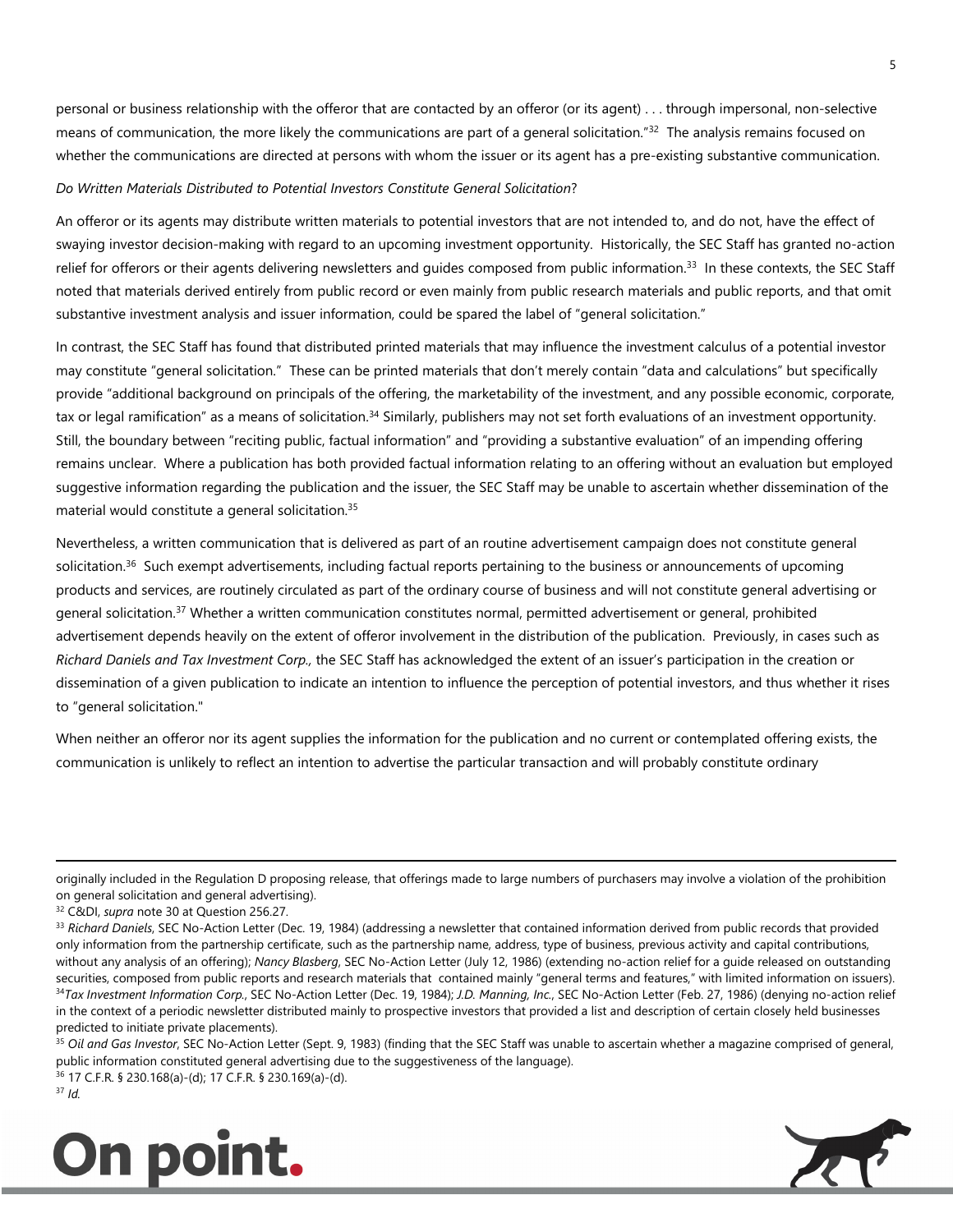advertising.<sup>38</sup> Nonetheless, Rule 135(c) of the Securities Act does provide a safe harbor for an offeror publishing a barebones announcement of an upcoming offering to the public, even in the context of an unregistered, private offering.<sup>39</sup>

# **General Advertising**

# *What Forms of Advertising Constitute Prohibited General Advertising?*

Advertisements communicated for the purpose of highlighting sales of securities or to solicit investors for a given offering constitute general advertising.<sup>40</sup> Furthermore, communications about an offering shared with the general public without limitation, rather than to a targeted group of sophisticated investors, will likely constitute prohibited advertising.<sup>41</sup>

Specifically, in the context of a private placement, the SEC Staff has noted that whether an advertisement can be considered a tombstone (i.e., whether it merely announces the completion of a private placement) will depend on whether the tombstone advertisement is employed for the purpose of offering or selling a security.<sup>42</sup> For an advertisement published in connection with an isolated offering where the announcement does not directly influence a current or subsequent offering, the communication would be deemed a permitted tombstone.<sup>43</sup> Conversely, for an announcement that is proffered during the release of an ongoing program of private placements or limited offerings and each announcement could serve as an advertisement of any particular offering, the SEC Staff is likely to view the communication as general advertising.<sup>44</sup>

# *Can an Offeror Distribute Questionnaires?*

The SEC Staff has permitted offerors and their agents to distribute generic print and electronic questionnaire for the purpose of verifying investor accreditation prior to the invitation of an investment opportunity. Generally, the SEC Staff has declined to find questionnaires that have been generic in nature, without reference to specific private offerings or current investment offerings, distributed to professionals, businesspeople or those reasonably perceived to be sophisticated, and for the purpose of verifying investor accreditation, as general advertising.<sup>45</sup> Nonetheless, the conclusion likely would be different if the questionnaires were distributed by an issuer rather than by a broker-dealer since it would be presumed that the issuer intends to conduct an offering.<sup>46</sup>

֦

<sup>41</sup> *Gerald F. Gerstenfeld*, *supra* note 40; *Aspen Grove*, *supra* note 43 (finding the advertisement of a limited partnership for thoroughbred horses to be general advertising because of its placement in a trade journal that was "visible, without limitation, to any member of the public").

<sup>46</sup> *AgriStar*, *supra* note 24 (denying no-action relief for the circulation of a questionnaire that was generic in nature and content and that lacked any reference to a specific private offering or investment opportunity, because AgriStar was operating in its capacity as an issuer rather than as a brokerdealer).





<sup>38</sup> 17 C.F.R. § 230.135c(a)-(c).

<sup>39</sup> *Id.*

<sup>40</sup> *Gerald F. Gerstenfeld*, SEC No-Action Letter (Dec. 3, 1985) [herein, "*Gerald F. Gertenfeld*"] (finding that an advertisement published in *The Wall Street Journal* might constitute general advertising if sent simultaneously with an ongoing or expected offering); *Aspen Grove*, SEC No-Action Letter (Dec. 8, 1982) [herein, "*Aspen Grove*"] (finding that the delivery of several brochures with an advertisement in a trade journal is used for the purpose of soliciting investor interests and thus constitutes general advertising).

<sup>42</sup> *Alma Securities Corporation*, SEC No-Action Letter (Aug. 2, 1982).

<sup>43</sup> *Id.* 

<sup>44</sup> *Id.* 

<sup>45</sup> *H.B. Shaine & Co.*, *supra* note 25 (determining that the distribution of generic questionnaires that collected information about employment history, business experience, business or professional education, investment experience, income, and net worth, did not constitute general advertising); *Bateman Eichler, Hill Richards, Inc*., SEC No-Action Letter (Dec. 3, 1985) (finding that the mailing of a letter and suitability questionnaire to a limited number of professionals for the purpose of evaluating investor accreditation did not constitute general advertising); Securities Act Release No. 33-10238 (Oct. 26, 2016).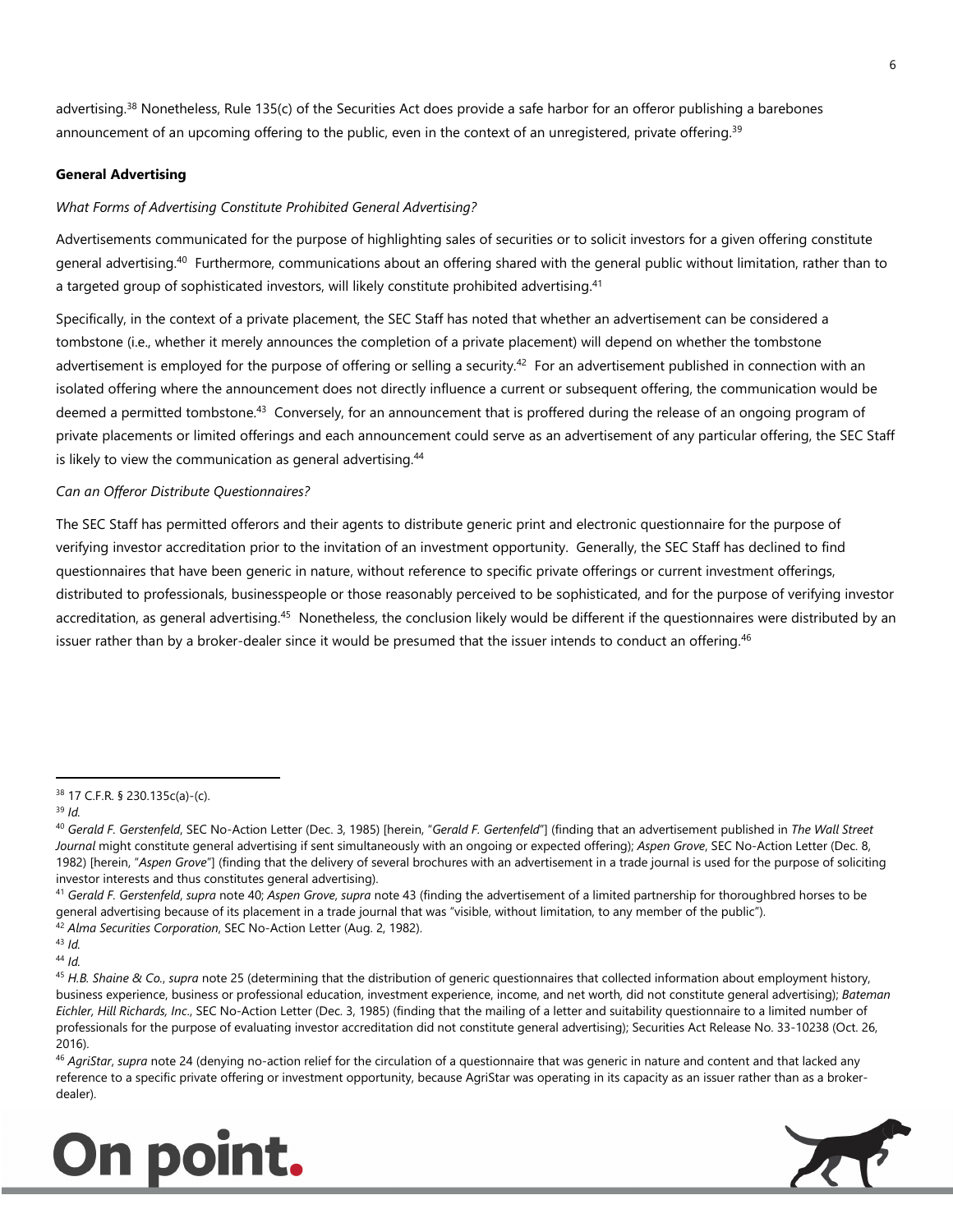#### *Can An Offeror Engage in the Cold Calling of Potential Investors?*

Usually, an offeror cannot engage in the "cold calling" of potential investors. Irrespective of whether a preexisting, substantive relationship has been established, any communication generally directed toward a large group of investors may be viewed as general advertising.<sup>47</sup> An offeror may, however, engage in cold calling by limiting contact through a "targeted approach" or by contacting a certain group of recipients with a known interest, which can be reasonably viewed as accredited and sophisticated.<sup>48</sup>

#### *Does the Use of Electronic Media or the Internet Constitute General Advertising?*

The use of electronic media or the Internet to solicit investors will likely be considered general advertising unless certain precautionary measures are employed. The SEC Staff has determined that an "offer conducted through an offeror's unrestricted, publicly available website would constitute general advertising, even if the website required various forms of information from a prospective investor prior to displaying any offering materials."<sup>49</sup> Although the SEC Staff has allowed offerors to distribute electronic questionnaires that are generic in nature without reference to a particular investment opportunity and sent to potential accredited investors for the purpose of gauging investor accreditation through electronic mediums such as a website, it has nonetheless determined that websites that widely and publicly invite individuals to qualify as accredited investors may amount to general advertising.<sup>50</sup> The SEC Staff later echoed this sentiment and noted that a website that solely requires self-certification of accreditation will not be able to benefit from the Rule 506(b) safe harbor; rather, an offeror must "additionally implement policies that implement policies that ensure a comprehensive review of the accreditation and qualifications of any potential investor prior to any offering through a website or other electronic media outlets."<sup>51</sup>

#### *Do Seminars, Demo Days and Venture Fairs Constitute General Advertising?*

Seminars, demo days and venture fairs do not typically constitute general advertising when presented to a limited, accredited investor audience, are not generally advertised to the public, and disseminate limited, factual information. Historically, the SEC Staff has determined that a "permissible seminar" includes an audience of known, accredited investors, a presentation omitting specific offering details or materials, targeted, rather than general advertisement, and a dearth of supplementary services provided or compensation, fees or commissions collected from either the presenters or attendees (including the arrangement of prior contacts).<sup>52</sup> Moreover, in recent years, the SEC Staff has further elaborated that a permissible seminar is limited to persons "with whom the issuer or the organizer has a pre-existing, substantive relationship or who have been contacted through a personal network of individuals with experience investing in private offerings."<sup>53</sup>

#### *Does Interaction with an "Angel Investor Network" Constitute General Advertising?*

Communications made through an "angel investor network" may constitute general advertising. These networks exist as channels through which sophisticated individuals, or "angel investors," exchange information about investment opportunities and that expand through the "snowballing" introduction of other members to the network.<sup>54</sup> The SEC Staff has explained that whether an offeror's

.

<sup>54</sup> *Id.* at Question 256.27.





<sup>47</sup> *Mobile Biopsy, LLC*, SEC No-Action Letter (Aug. 11, 1999) (characterizing a series of cold communications to all in-state physicians to offer securities in a proposed venture as general advertising).

<sup>48</sup> *Id.* 

<sup>49</sup> Securities Act Release No. 3-17512 (March 29, 2017); Securities Act Release No. 33-7233 (Oct. 6, 1995), reaffirmed in *IPONET*, SEC No-Action Letter (July 26, 1996) [herein, "*IPONET"*] (finding that a registered broker-dealer did not engage in general advertising when it invited prospective investors to complete a generic questionnaire on its website, without referencing a particular offering or investment opportunity, in order to build a customer base and act as a barrier to sophisticated investment information); C&DI, *supra* note 33 at Question 256.23 (". . . the use of an unrestricted, publicly available website constitutes a general advertising and is not consistent with the prohibition on general advertising in Rule 502(c) if the website contains an offer of securities").

<sup>50</sup> *IPONET*, *supra* note 49; Securities Act Release No. 33-7856 (May 4, 2000).

<sup>51</sup> *See Citizen VC*, *supra* note 23.

<sup>52</sup> *Michigan Growth*, *supra* note 34.

<sup>53</sup> C&DI, *supra* note 32 at Question 256.33.